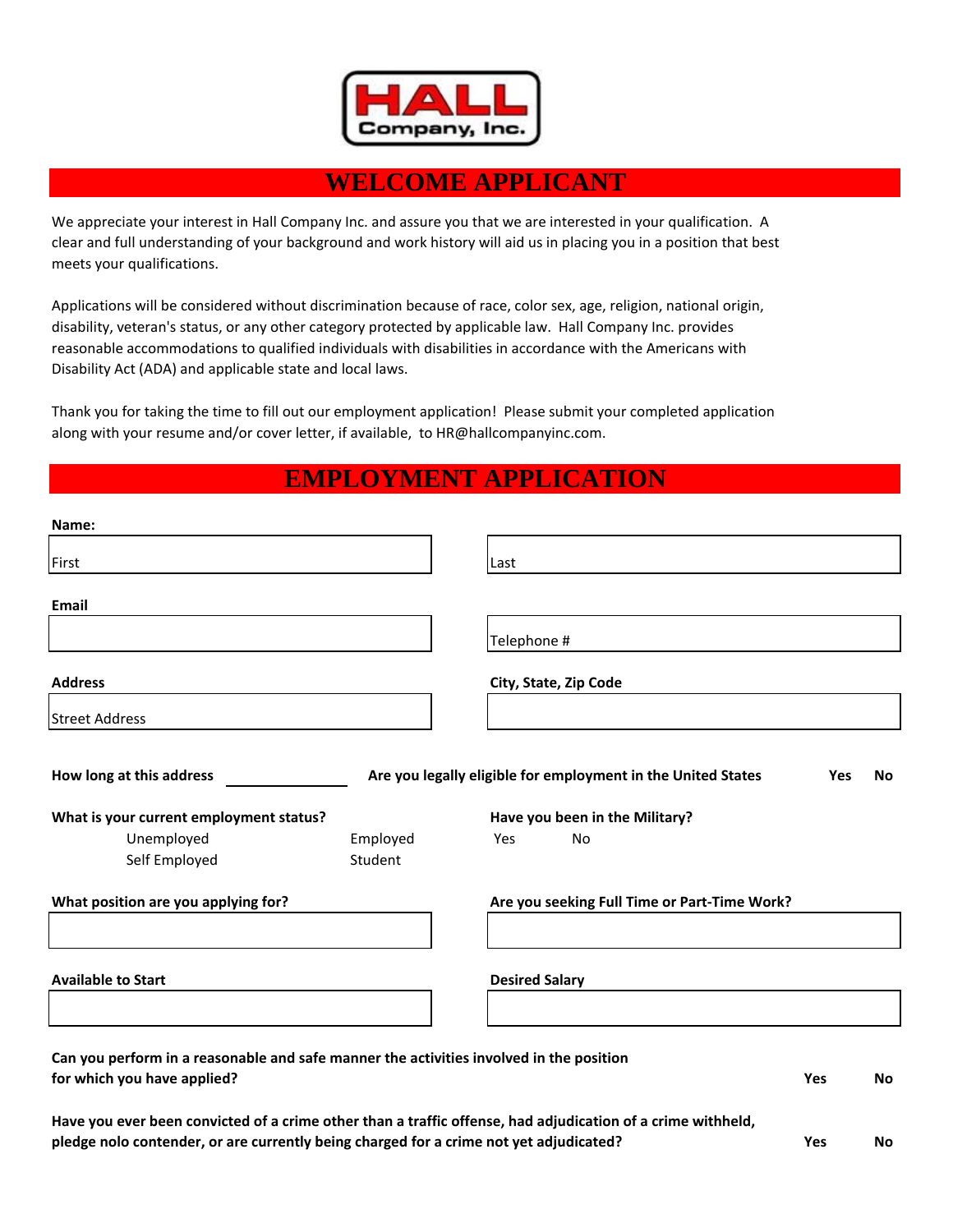**If yes, state the nature of the offense and the date the event took place. (Answering yes will not necessarily be a bar to employment. Each action/explanation will be weighed/considered in relationship to the position for which you are applying).**

| Do you agree to a Background Check? Yes No | Do you agree to a Drug Test?   | <b>Yes</b><br><b>No</b> |
|--------------------------------------------|--------------------------------|-------------------------|
|                                            | <b>EDUCATION</b>               |                         |
| <b>High School-Name and Location</b>       | <b>Course of Study</b>         |                         |
| To<br>From                                 | Did you Graduate?<br>Yes<br>No | Degree/Diploma          |
| <b>College-Name and Location</b>           | <b>Course of Study</b>         |                         |
| To<br>From                                 | Did you Graduate?<br>No<br>Yes | Degree/Diploma          |
| <b>College-Name and Location</b>           | <b>Course of Study</b>         |                         |
| From<br>To                                 | Did you Graduate?<br>No<br>Yes | Degree/Diploma          |
| <b>Tech/Trade-Name and Location</b>        | <b>Course of Study</b>         |                         |
| To<br>From                                 | Did you Graduate?<br>No<br>Yes | Degree/Diploma          |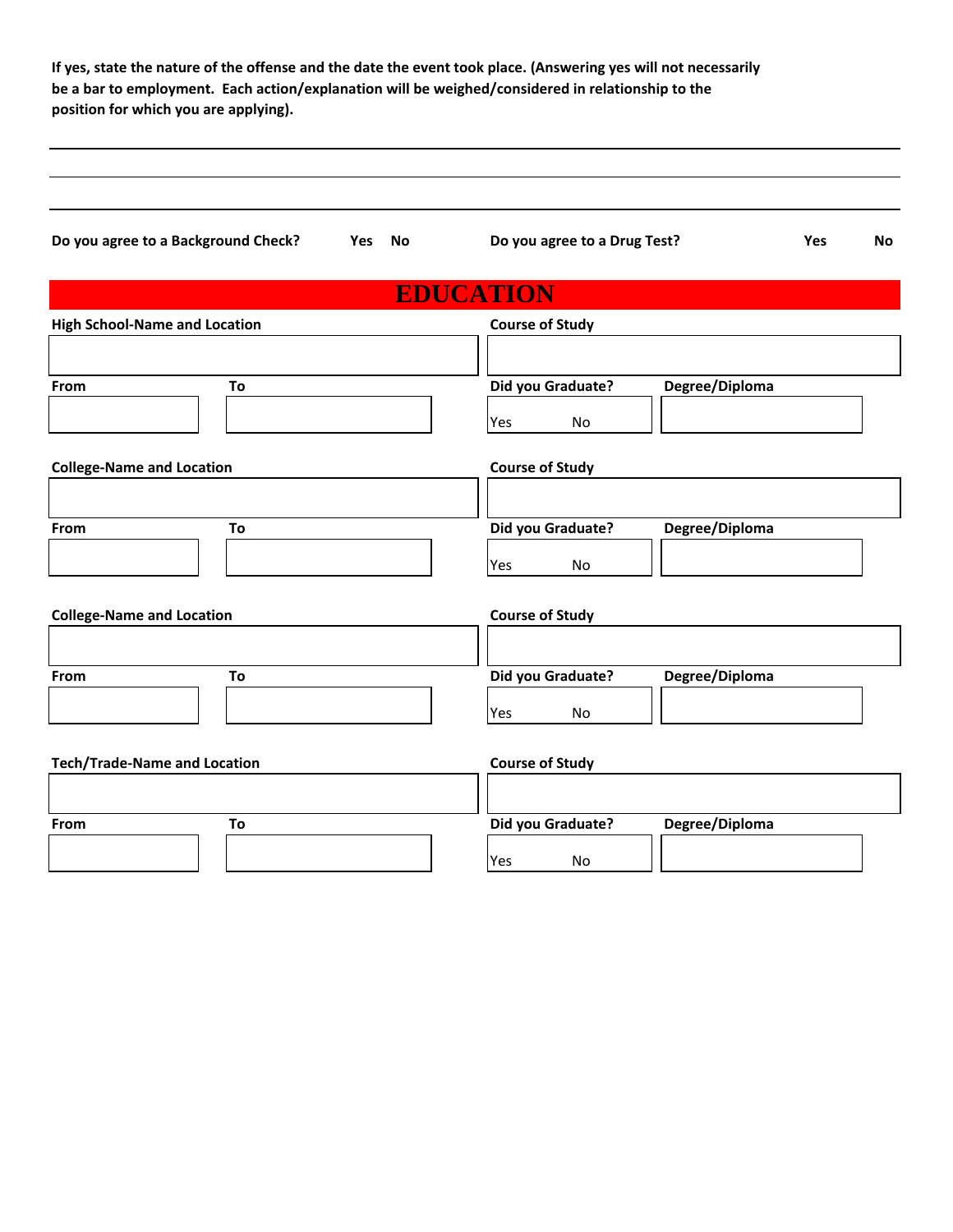## **EMPLOYMENT HISTORY**

| LIST BELOW ALL PRESENT & PAST EMPLOYMENT BEGINNING WITH MOST RECENT. |  |
|----------------------------------------------------------------------|--|
|----------------------------------------------------------------------|--|

| <b>Company (Name and Address)</b>               | <b>Job Title</b>                               |
|-------------------------------------------------|------------------------------------------------|
|                                                 |                                                |
| <b>Employed From</b><br><b>Employed To</b>      | <b>Starting Salary</b><br><b>Ending Salary</b> |
|                                                 |                                                |
| <b>Job Duties*</b>                              |                                                |
|                                                 |                                                |
|                                                 |                                                |
| <b>Reason for leaving?</b>                      |                                                |
|                                                 |                                                |
|                                                 |                                                |
| <b>Supervisor's Name</b>                        | <b>Supervisor's Contact #</b>                  |
|                                                 |                                                |
|                                                 |                                                |
| May we contact your Supervisor for a reference? | Yes<br>No                                      |
|                                                 |                                                |
| <b>Company (Name and Address)</b>               | <b>Job Title</b>                               |
|                                                 |                                                |
| <b>Employed From</b><br><b>Employed To</b>      | <b>Starting Salary</b><br><b>Ending Salary</b> |
|                                                 |                                                |
| <b>Job Duties</b>                               |                                                |
|                                                 |                                                |
|                                                 |                                                |
| <b>Reason for leaving?</b>                      |                                                |
|                                                 |                                                |
|                                                 |                                                |
| <b>Supervisor's Name</b>                        | <b>Supervisor's Contact #</b>                  |
|                                                 |                                                |
|                                                 |                                                |
| May we contact your Supervisor for a reference? | Yes<br>No                                      |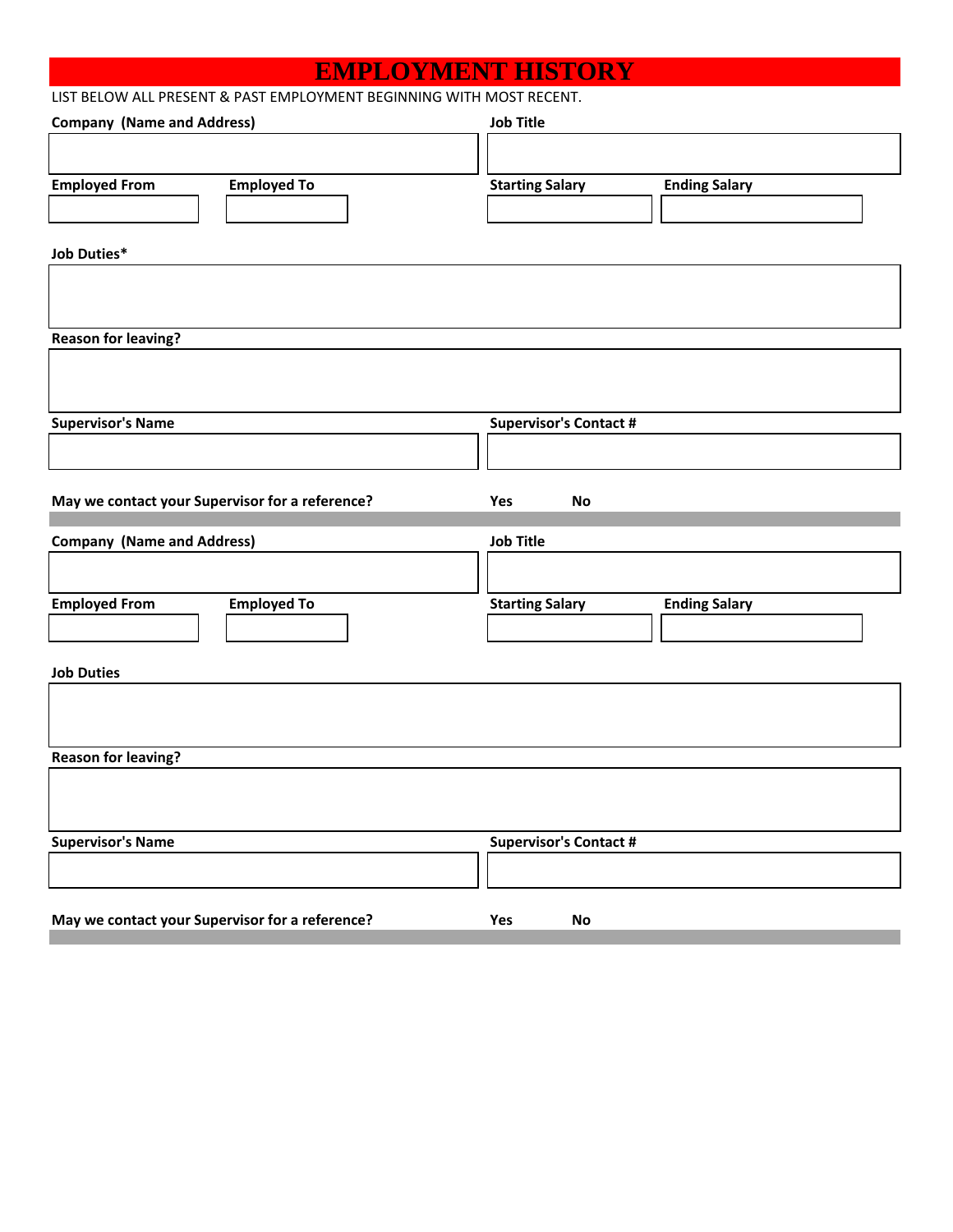| <b>Company (Name and Address)</b>               | <b>Job Title</b>                               |
|-------------------------------------------------|------------------------------------------------|
|                                                 |                                                |
| <b>Employed To</b><br><b>Employed From</b>      | <b>Starting Salary</b><br><b>Ending Salary</b> |
|                                                 |                                                |
| <b>Job Duties</b>                               |                                                |
|                                                 |                                                |
|                                                 |                                                |
| <b>Reason for leaving?</b>                      |                                                |
|                                                 |                                                |
|                                                 |                                                |
| <b>Supervisor's Name</b>                        | <b>Supervisor's Contact #</b>                  |
|                                                 |                                                |
|                                                 |                                                |
|                                                 |                                                |
| May we contact your Supervisor for a reference? | <b>No</b><br>Yes                               |
|                                                 | <b>Job Title</b>                               |
| <b>Company (Name and Address)</b>               |                                                |
|                                                 |                                                |
| <b>Employed From</b><br><b>Employed To</b>      | <b>Starting Salary</b><br><b>Ending Salary</b> |
|                                                 |                                                |
| <b>Job Duties</b>                               |                                                |
|                                                 |                                                |
|                                                 |                                                |
| <b>Reason for leaving?</b>                      |                                                |
|                                                 |                                                |
|                                                 |                                                |
| <b>Supervisor's Name</b>                        | <b>Supervisor's Contact #</b>                  |
|                                                 |                                                |

n.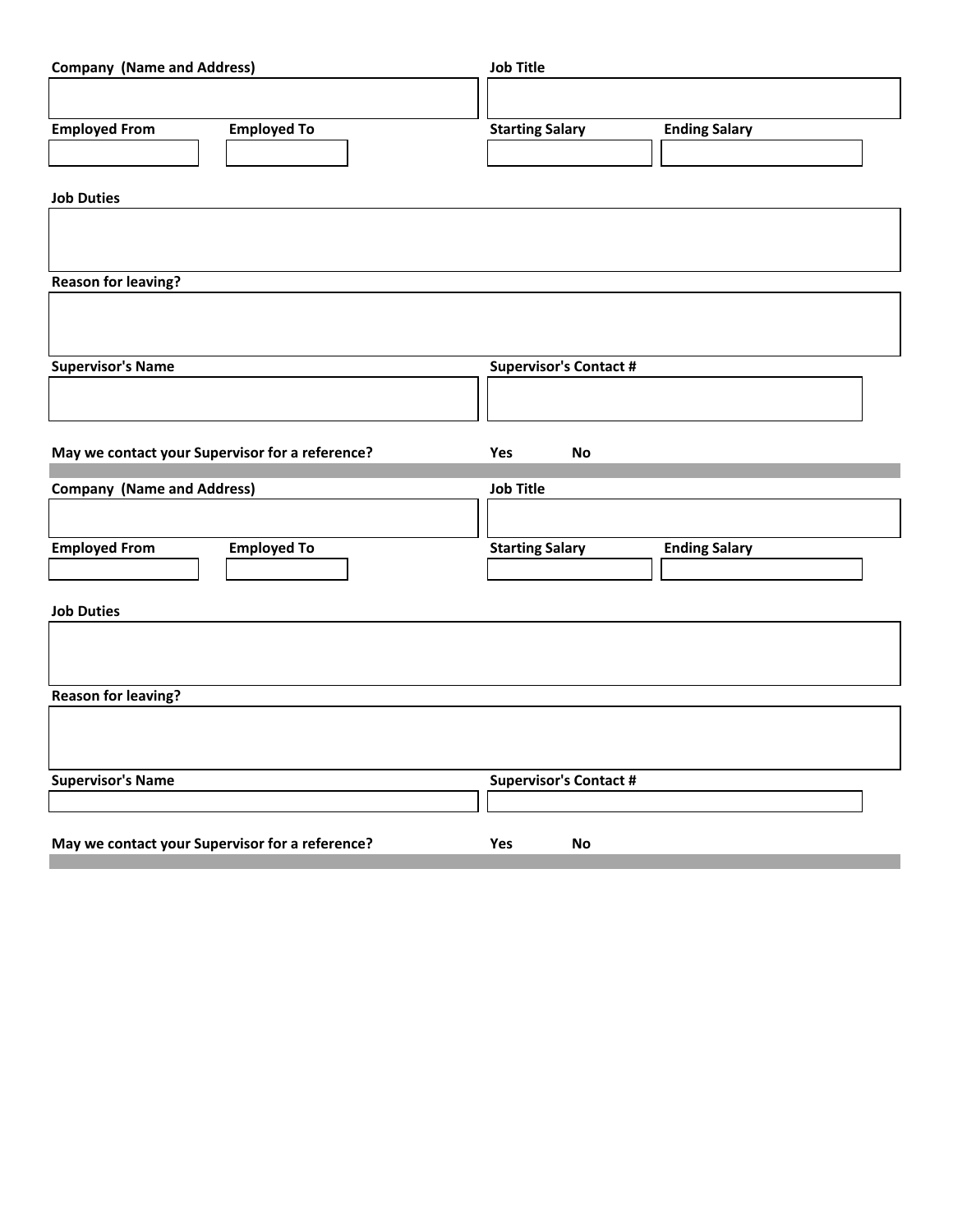## **EQUIPMENT EXPERIENCE**

Please list below ALL of your experience with the operation of construction jobsite/heaving equipment.

| <b>Type of Equipment</b>                     | <b>Years of Experience</b>    |
|----------------------------------------------|-------------------------------|
|                                              |                               |
| <b>Type of Equipment</b>                     | <b>Years of Experience</b>    |
|                                              |                               |
| <b>Type of Equipment</b>                     | <b>Years of Experience</b>    |
|                                              |                               |
| <b>Type of Equipment</b>                     | <b>Years of Experience</b>    |
|                                              |                               |
| <b>Type of Equipment</b>                     | <b>Years of Experience</b>    |
|                                              |                               |
| <b>Type of Equipment</b>                     | <b>Years of Experience</b>    |
|                                              |                               |
| <b>REFERENCES</b>                            |                               |
| First Reference Name (First, Last)           | <b>First Reference Email</b>  |
|                                              |                               |
| <b>Second Reference Name (First, Last)</b>   | <b>Second Reference Email</b> |
|                                              |                               |
| <b>Third Reference Name (First, Last)</b>    | <b>Third Reference Email</b>  |
|                                              |                               |
| Additional Information you would like to Add |                               |
|                                              |                               |

**Please send your resume and cover letter if available with employment application.**